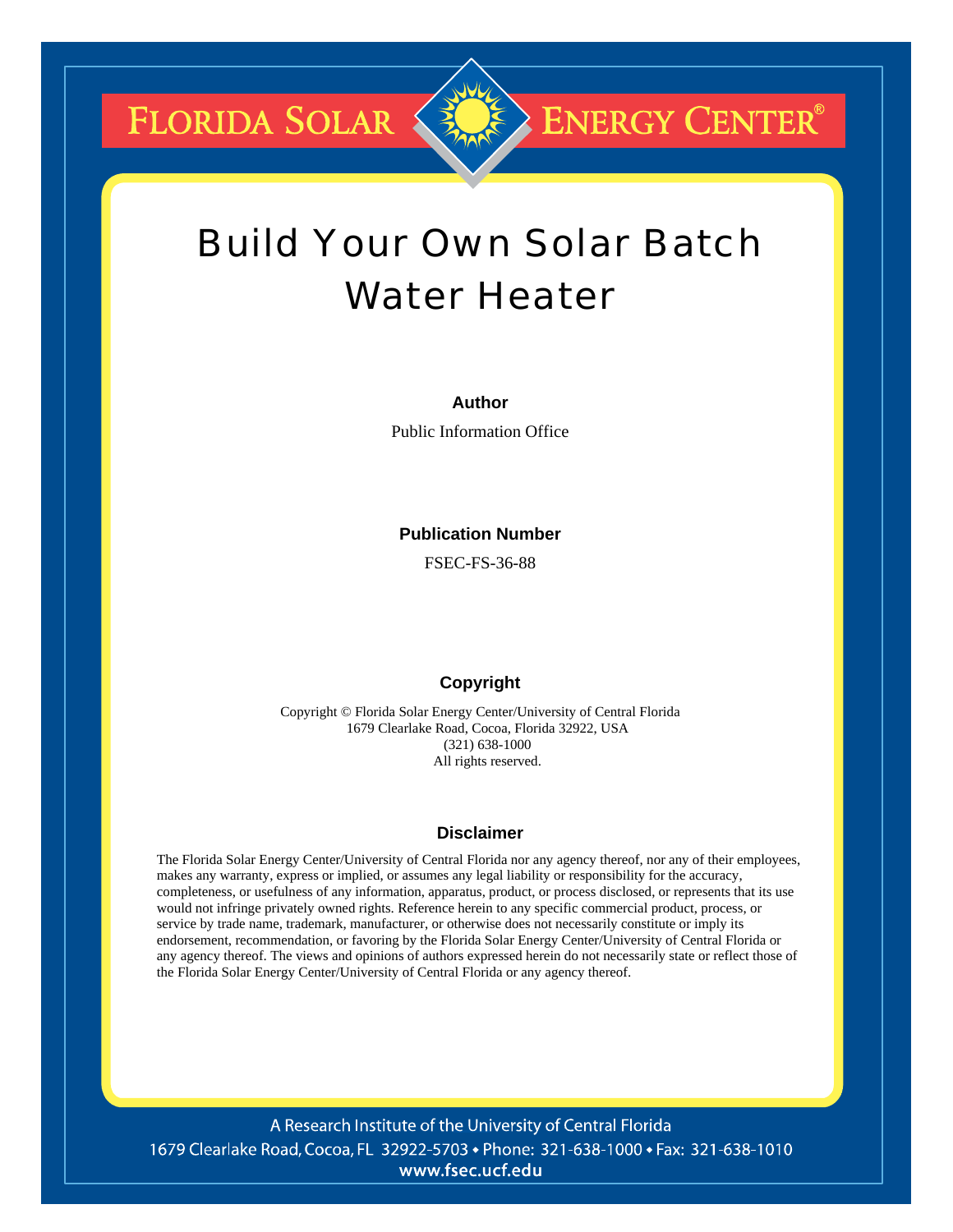

**300 State Road 401, Cape Canaveral, Florida 32920, Telephone: (407) 7834300 Public Information Office** 

**FSEC-FS-36-88** 

#### BUILD YOUR OWN SOLAR BATCH WATER HEATER

Introduction

**The solar batch water heater is a fun project for the do-ityourselfer and provides an inexpensive hot water source for the back yard workshop or weekend cabin, It is easy to construct, costs only about \$70 to build and produces water temperatures as high as 150 degrees F,** 

**Remember, the batch heater is not designed to oparate with pressurized water systm and ahould not be connected to a city water supply, If you are looking for such a system, consider manufactured solar systems, which have been designad to meet strict standards and aesthetic considerations.** 

**The solar batch heater im made with a stuel drun. Since a standard 55-gallon drum cannot withstand city water pressure, but some pressure is needed to push water through the system, gravity flow is often used, This involves a second 55-gallon drum, filled with cold water and elevated above the batch heater drum. Gravity provides enough pressure to move water from the elevated drum**   $\left( \text{cold-water source} \right)$  to the batch heater drum and finally to the hot **water faucet in a sink, shower ox other outlet.** 

**Follow these simple instructions to build your om solar batch water heater.** 

**List of Materials** 

- **55-gallon drum (Be sure the drvm has not contained any toxic materials.)**
- **Flat-black paint (made to adhere to metal surfaces)**
- **<sup>75</sup>(approx.** ) **concrete blocks** for **f ram=**
- **<sup>a</sup>Foil-faced insulation, 2 4 ft x 8 ft sheets (Do** & **use polystyrene sheets** -- **they will melt. Use** *Thermax,* **Rmax or another isocyanurate insulation.)**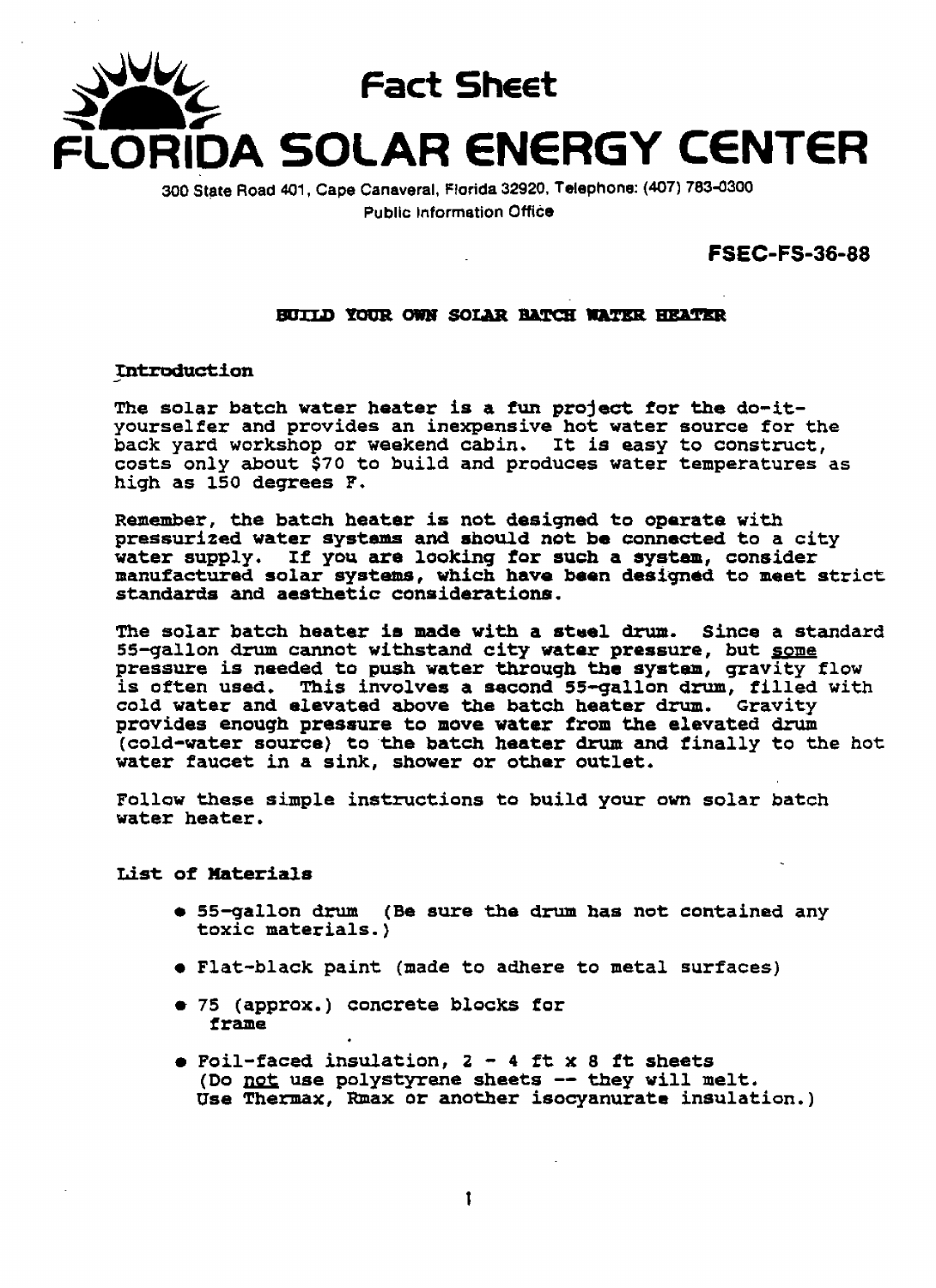- **a Reinforced garden hose or automotive heater hose, 3 sections (1/2-in inside diameter)** 
	- **a 3-ft section** for **inside drum**
	- **e** a section leading to the **Hose lengths vary** cold water inlet valve **depending** on distances cold water inlet valve \ depending on distances a section leading to the \ from the system to the
	- **hot water outlet valve cold water inlet and the**

**a section leading to the from the system to the hot water outlet.** 

- **Hose clamps, 3**
- **3/4-inch fitting, copper or CPVC\* (3/4-in thread x 1/2-in sweat x 1/2-in sweat)**
- **Pipe, copper or CWC\* (1 ft, 1/2-in outside diameter}**
- 5 **ft x.5 ft sheet of window glass**
- **Duct tape or reflective tape (2 in wide)**
- **a "Rat tail" file, rotary grinder or other tool** for **grinding**
- **Solder**
- **Cement**
- **rn 4 sections of plywood or other wood 1 in x** *6* **in x 5 ft each**
- **4 pipe clamps or c clamps**
- \* **If you use plastic pipe instead of copper, be sure to get CPVC,** not **PVC. PVC** cannot **withstand as** high **temperatures as CPVC.**

#### **Wash and paint the Drum**

**1. Wash the inside of the SO-gallon drum. Use a bleach/water solution to get rid of any mildew; then rinse thoroughly.** 

**A word of caution: do** not **use a drum that has contained** any **toxic materials. Some toxic substances** cannot **be washed away.** 

**2. Once the drum is clean and dry, paint the exterior with a flat-black paint made to adhere to metal surfaces.**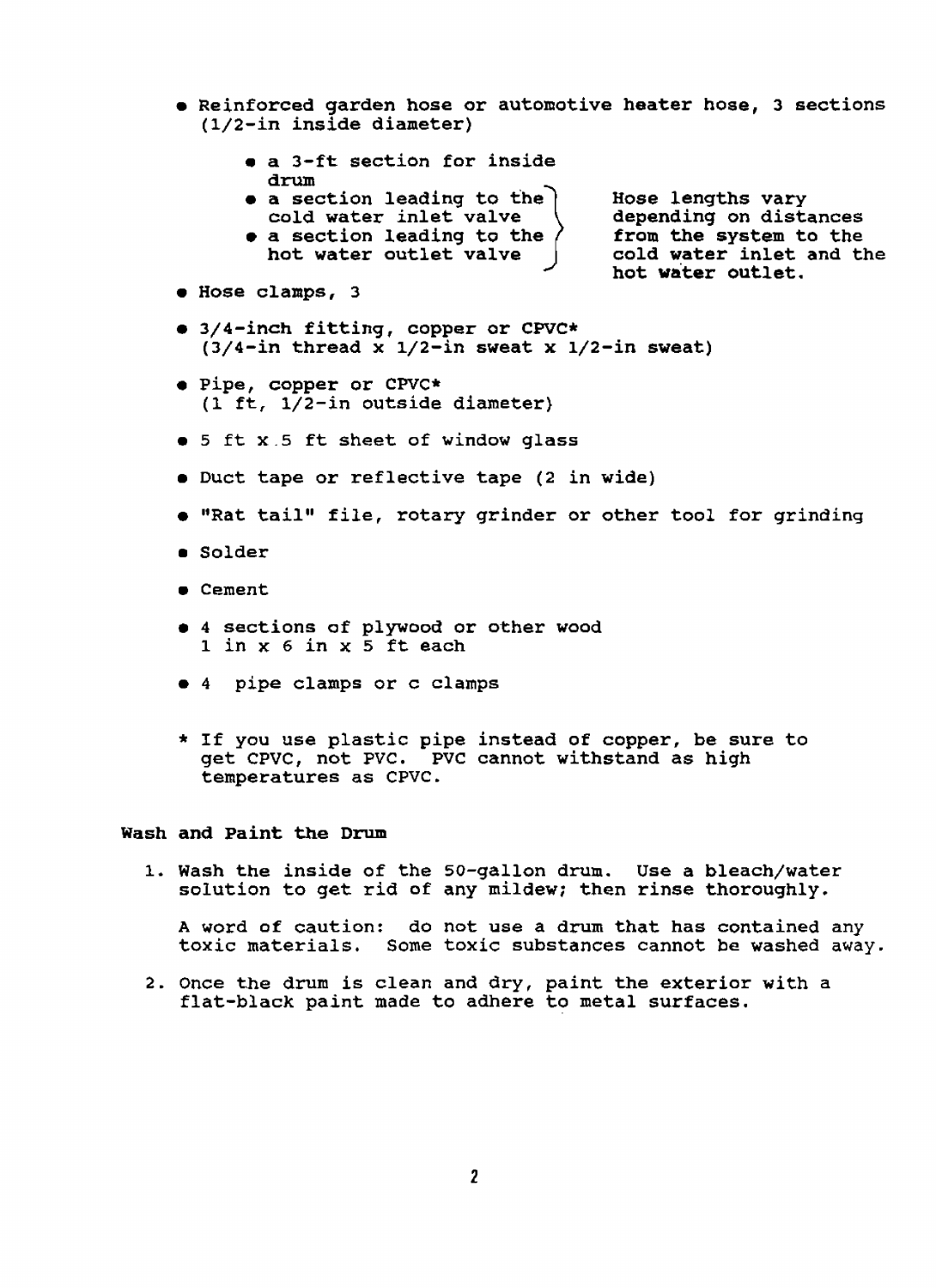**Construct the Concrete-block Frame** 

- **3. Site your system where it can receive as much'solar radiation as possible and is not shaded by trees or other structures. The drum itself should face due south and should be tilted. (See NOTE** in **step 8** for **more about'this).**
- **4, To build the walls of the frame, mark off an area 5** foot **x <sup>5</sup>foot square. For a secure foundation, dig a trench three or four inches deep and lay the first square of blocks in the trench. You need to lay some blocks lengthwise and some crosswise to fit the dimensions. Pack the soil around them.**
- **5. Add a second layer of blocks atop the first.**
- *6.* **Set the** third **row of blocks on only three walls (west,** north **and east) to begin the incline of the west and east walls (see Figure 1).**

**Starting on the west wall, set the first block about 1/2 block-length in from the south end. Continue setting blocks around the** north **and east walls, ending l/z blocklength in from the south end.** 

- **7. Set a fourth row of blocks, decreasing another 1/2 block**length **at the south end of the east and west walls, and so on, until the frame is seven blocks high.**
- **8. At the sixth level, leave a space in the north wall (back) for the outlet hose and another space in the east wall** for **the inlet hose.**

#### **Finish the West and East Walls of the Frame**

**The tops of the west and east walls have a step-like shape. To create a flat incline** for **the glass cover to rest on, fill**  in the "steps" with cement.

- **9. To make braces to support the cement while it dries, use 1 inch x 6 inch x 5 foot boards (plywood ox other wood). Lay one board along the inside face and another along the outside face of one of the inclined walls** (lining **up the top edge of the board with the top of the wall).**
- **10. Hold the boards in place with pipe clamps or c clamps** -- **one at the** top **of the incline and one at the** bottom.
- **11. Make a second brace along the other inclined wall,**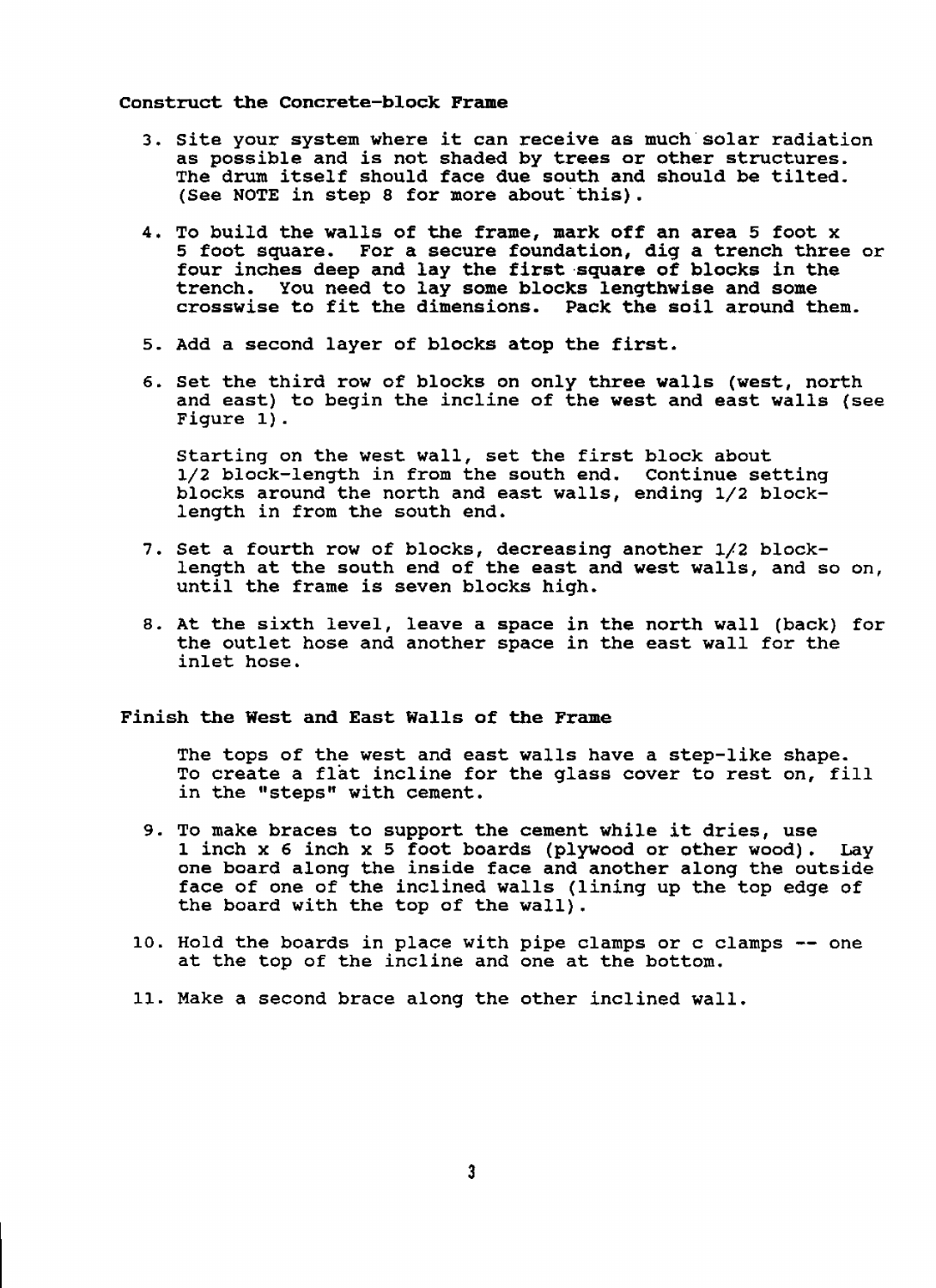**12. Use ready-mix cement, mortar or a cement/sand mixture to fill in the step-like spaces, forming a smooth surface along the tops of the inclined walls.** 

**The finished frame's east and west walls will have a 42-45 degree incline from top to bottom** (north **to south). (See Figure 1.** )

**NOTE: Depending on the latitude, you may want to adjust the walls'** tilt **so that the drum can be positioned to receive the maximum sunlight available. A good rule of thumb is to set the drum at an angle equal to the site latitude plus 15 degrees. In the example system, designed** for **Botswana, Africa (latitude 26 degrees), the drum has a 41-degree** tilt **(26** + **15** = **41 degrees).** 



**Figure 1, Solar batch heater**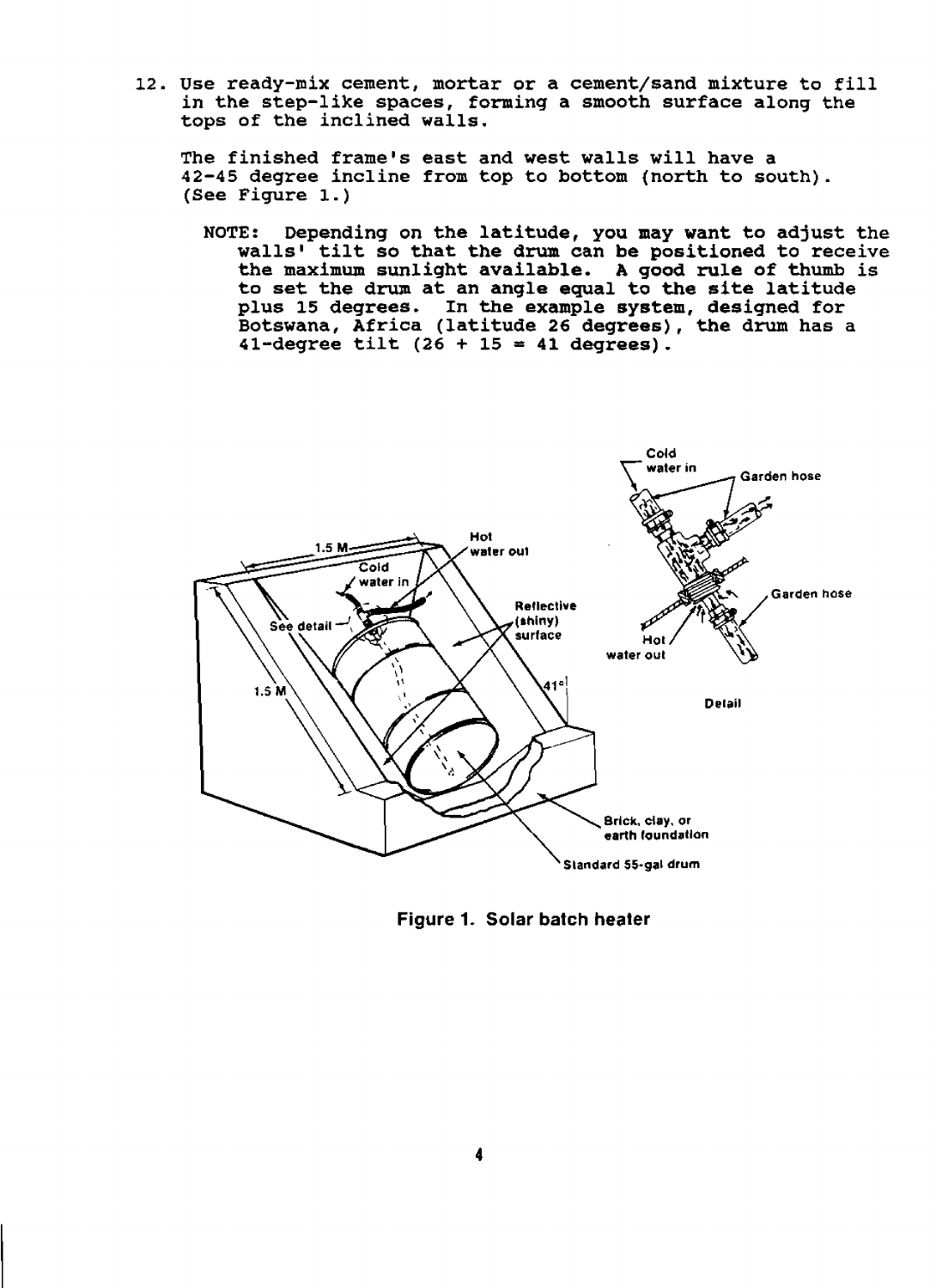## Cut and Install Foil-faced Insulation

**Four sections of foil-faced insulation form a "dishw for the drum, sloping from the top of the block frame down into the center of the enclosure.** 

**13.** Cut **two sections** -- mirror **images of one another** -- **to** fit **on either side of the drum as shown in Figure 2, Dimensions are: 4 ft 11 in x 2 ft 6 in x 3 ft 5 in x 2 ft 11 in. Cut side A-D on an angle as shown.'** 



**Figure 2. Insulation side sections**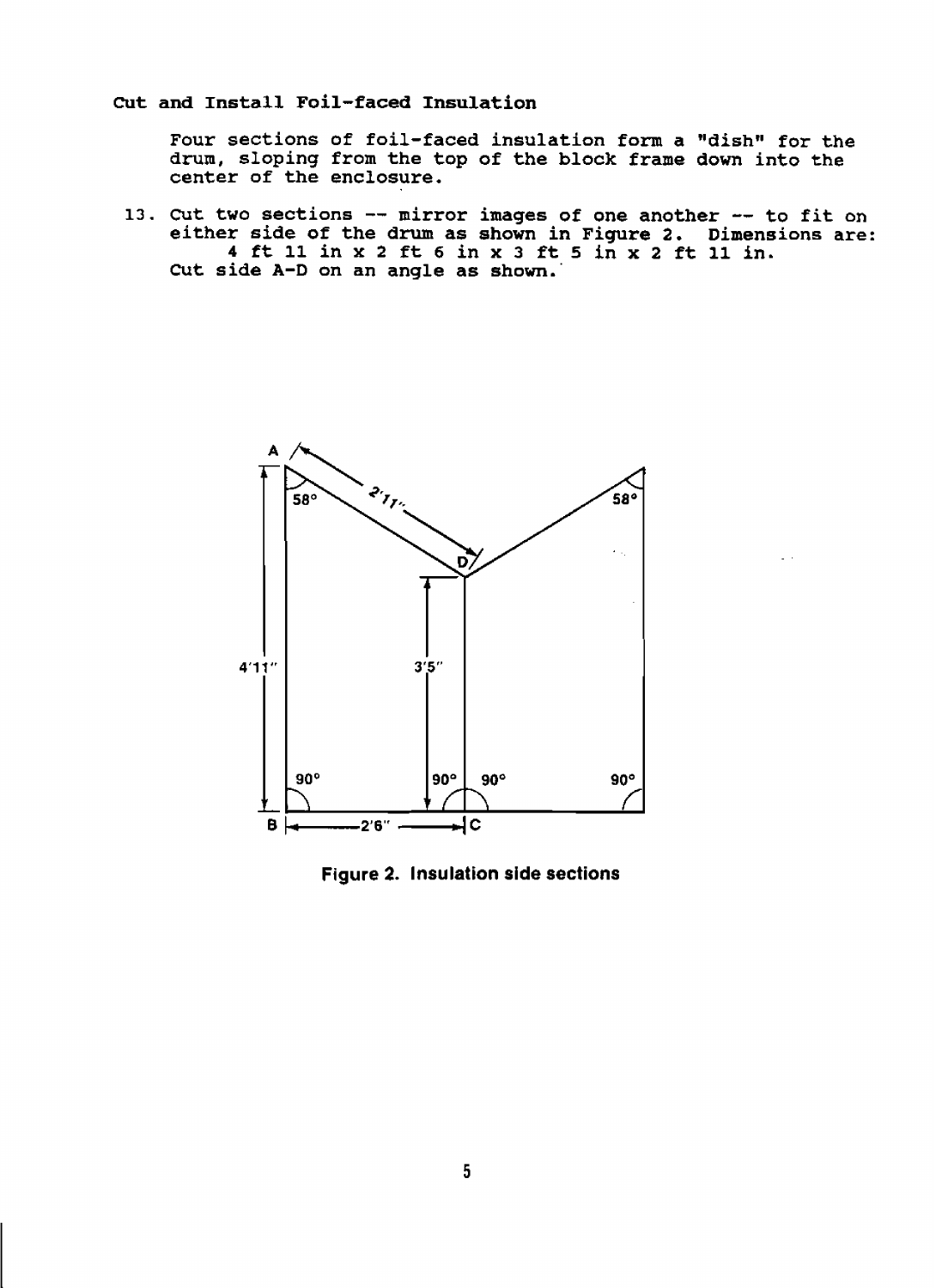- **14. Cut a third section of insulation to fit under the top of the drum as shown in Figure 3. Dimensions are: 4 ft 11 in x 2 ft 11 in x 1 ft 11 in x 2 ft 11 in. Cut sides A-B and C-D on an angle as shown.**
- **15, Cut a fourth section of insulation to fit under the base of the drum as shown in Figure 3. Dimensions are: 1 ft 10 in x 4 ft 11 in x 1 ft 10 in x 3 ft. Again, cut sides A-B and C-D on an angle as shown.**



**Figure 3. Insulation top and bottom sections** 

**16. Set the insulation inside the frame so that it slopes from the top of the blocks down** into **the center of the enclosure.** 

**You may need to add dirt or sand to support the insulation (and the drum, once it is in place). Remember, the drum must be lower than the concrete frame in order for the glass cover to fit on top.** 

**17. Use duct tape or reflective tape to hold the sections of insulation together. Don't worry if they do not meet exactly at the center or overlap somewhat. The important** thing **is to**  form a curved "dish" to hold the drum.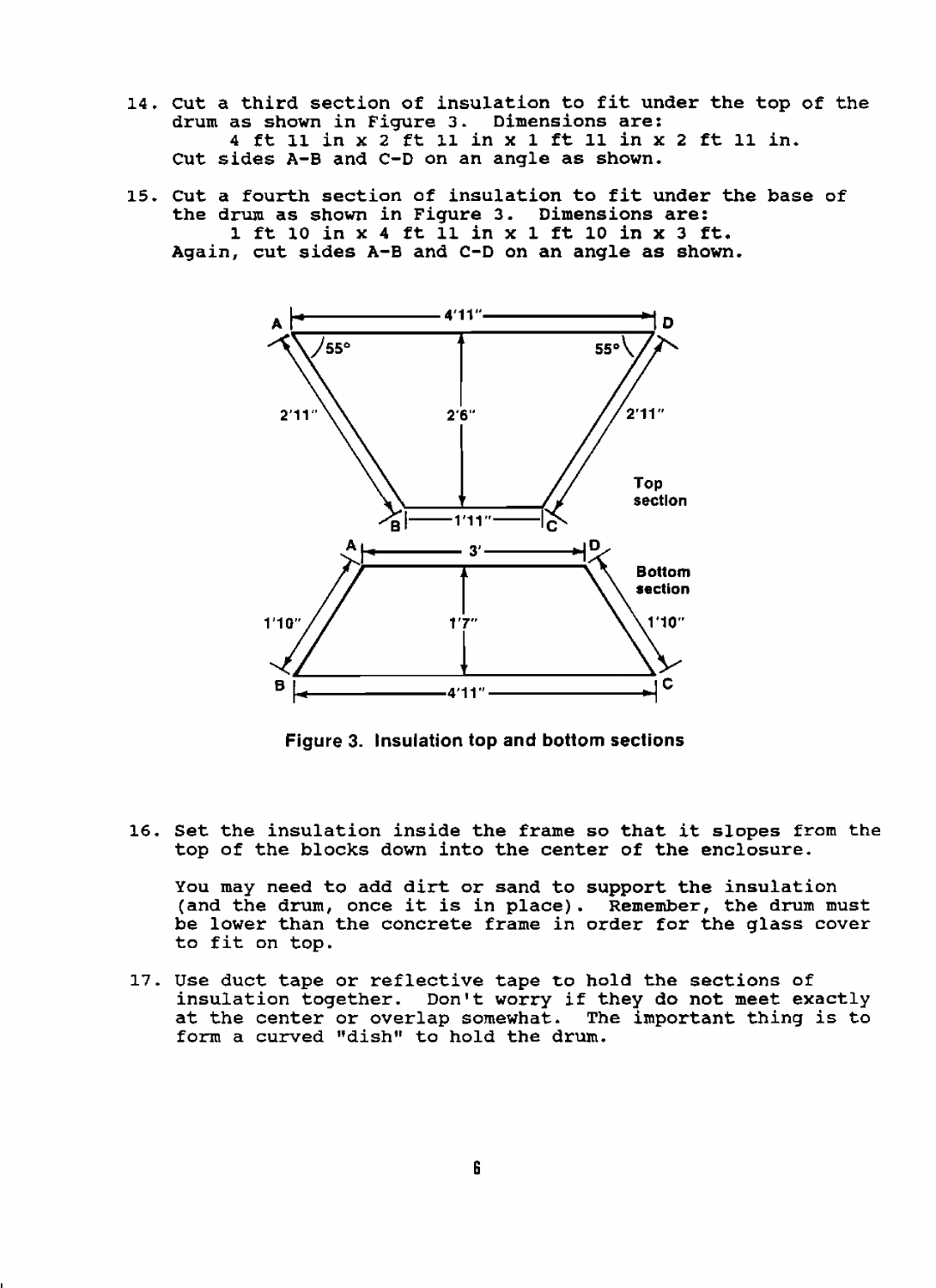#### **Connect the Fitting, Pipes and Hoses**

**18. Cut a 7-inch section of pipe (to be inserted through the fitting so that it protrudes about 2 inches on either end).** 

**Before you can insert the pipe, you must use a "rat tailw file or rotary grinder to grind away the ridge inside the 1/2-inch sweat at the top of the fitting (opposite the threaded end).** 

- **19. Solder or sweat the pipe and fitting at the top (1/2-inch) j oint** .
- **20, Cut a 3-inch section of pipe, insert it in the other (side) 1/2-inch opening and, again, solder the** joint.
- **21. Use a hose clamp to attach a 3-foot length of garden hose to the pipe at the threaded end of the fitting.**
- **22. Feed the hose into the drum's 3/4-inch hole and thread the fitting into the hole. (The drum will also have a 1-1/2-inch bung hole. This hole should be plugged.)**
- **23. Use a hose clamp to attach a second section of garden hose to the pipe extending from the top of the fitting. This hose should be long enough to reach the inlet (cold) water supply.**
- **24.** Connect **a third section of garden hose to the other (side) piece of 1/2-inch pipe. This hose should be long enough to reach the outlet (hot) water valve.**

#### **Position the Drum and Complete the Installation**

- **25. Place the drum on top of the insulation so that the fitting and pipes are at the highest point of the drum. (The 1-1/2-inch bung hole should be at the lowest point on the** top **of the drum.)**
- **26. Mark where the inlet and outlet hoses need to pass through** the **insulation and out of the concrete frame. cut holes and feed the hoses through.**
- **27. Connect the hose leading out the top pipe to the cold water inlet; connect the hose leading out the side pipe to the** hot **water outlet.**
- **28. Open the cold water inlet valve and fill the drum** with **water. Check for leaks and tighten any clamps if necessary.**
- **29. Place the glass** cover **over the** frame.